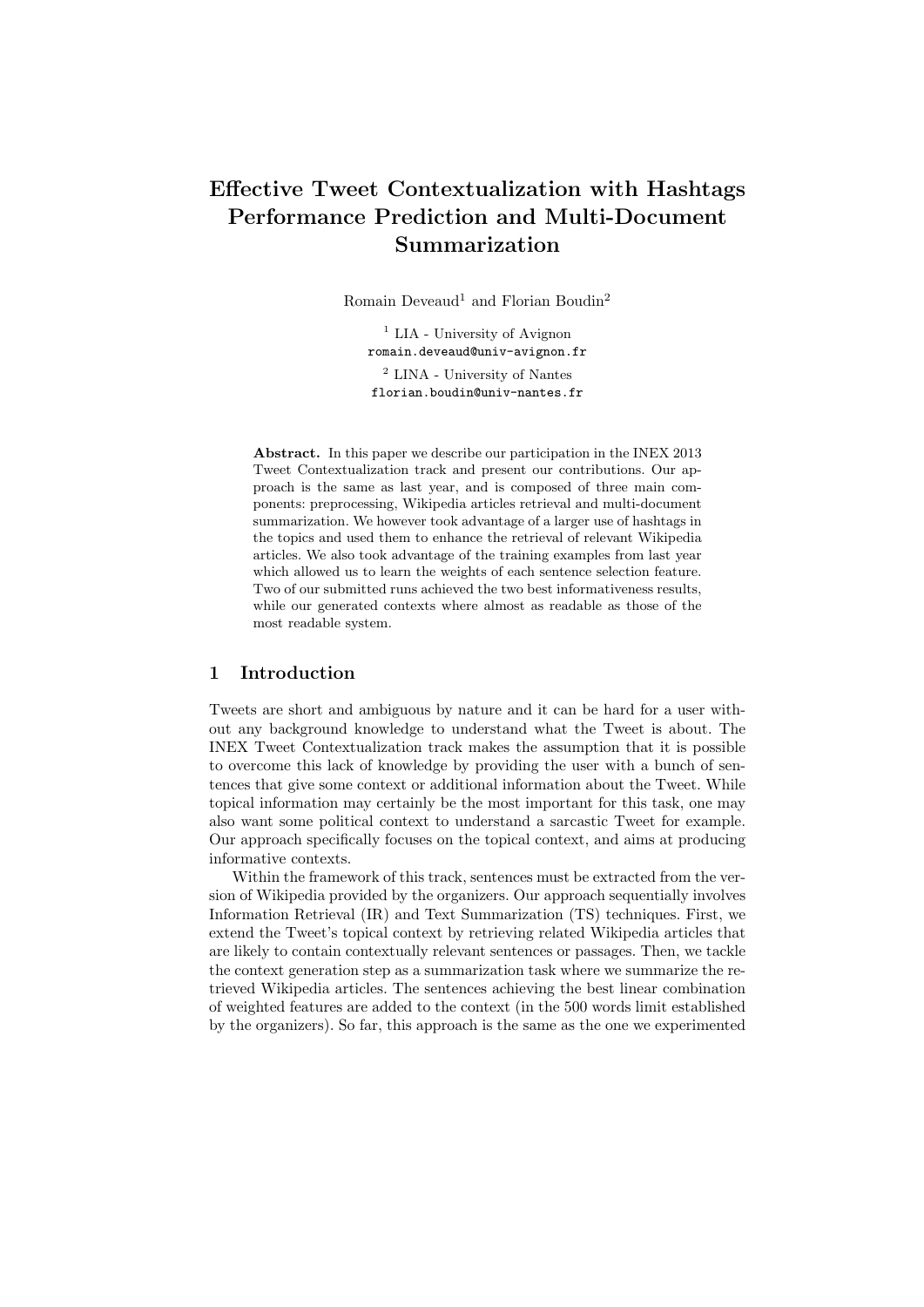last year [\[2,](#page-6-0)[3,](#page-6-1)[7\]](#page-6-2), we however added a hashtag performance prediction component to the Wikipedia retrieval step.

The rest of the paper is organized as follows. Section [2](#page-1-0) describes the process we followed to extract candidate sentences, which includes Tweet formatting and document retrieval on Wikipedia. Then, we describe in Section [3](#page-2-0) the various sentence-level features that we used.

## <span id="page-1-0"></span>2 Candidate Sentence Extraction

Considering that the task is to provide context from Wikipedia text, one crucial step is to retrieve Wikipedia articles that are relevant to the Tweet. Hopefully, these articles contain sentences that provide enough contextual information to (fully) understand the meaning of the Tweet.

#### 2.1 #HashtagSplitting and Tweet formatting

Hashtags in Tweets are very important pieces of information, since they are tags that were generated by the user. Making a parallel with TREC-like topics, we can view the hashtags as the title while the Tweet itself is the description.

However the main problem with hashtags is that they often are composed of several words concatenated together (e.g. #WhitneyHouston). We used an algorithm based on Peter Novig's chapter on "Natural Language Corpus Data" in [\[8\]](#page-6-3) to split the hashtags. For each Tweet, all the hashtags we converted into a short keyword query.

We also removed all the retweet mentions (RT), user mentions (@somebody) and stopwords (based on the standard INQUERY stoplist) from the Tweets. The final output of this Tweet formatting process is a clean Tweet without stopwords or useless mentions, as well as a very short and user-generated representation of this Tweet.

#### 2.2 Retrieving Wikipedia articles

Retrieving relevant Wikipedia articles is the first crucial part for finding contextually relevant sentences. For this purpose we use the well-known Markov Random Field model [\[5\]](#page-6-4) to represent dependencies between query words. It has indeed performed consistently well on several variety of ad-hoc search tasks across the years.

Given an initial Tweet  $\mathcal{T}$ , the output of the method described in the previous section is a set of hashtags  $H_{\mathcal{T}}$  and a set of terms  $Q_{\mathcal{T}}$ . We then score a Wikipedia article D according to the following function:

$$
s(H_{\mathcal{T}}, Q_{\mathcal{T}}, D) = \alpha \times score_{MRF}(H_{\mathcal{T}}, D) + (1 - \alpha) \times score_{MRF}(Q_{\mathcal{T}}, D)
$$

where  $\alpha$  is the parameter which controls the influence of the hashtags with respect to the entire Tweet text. We describe in the following section how we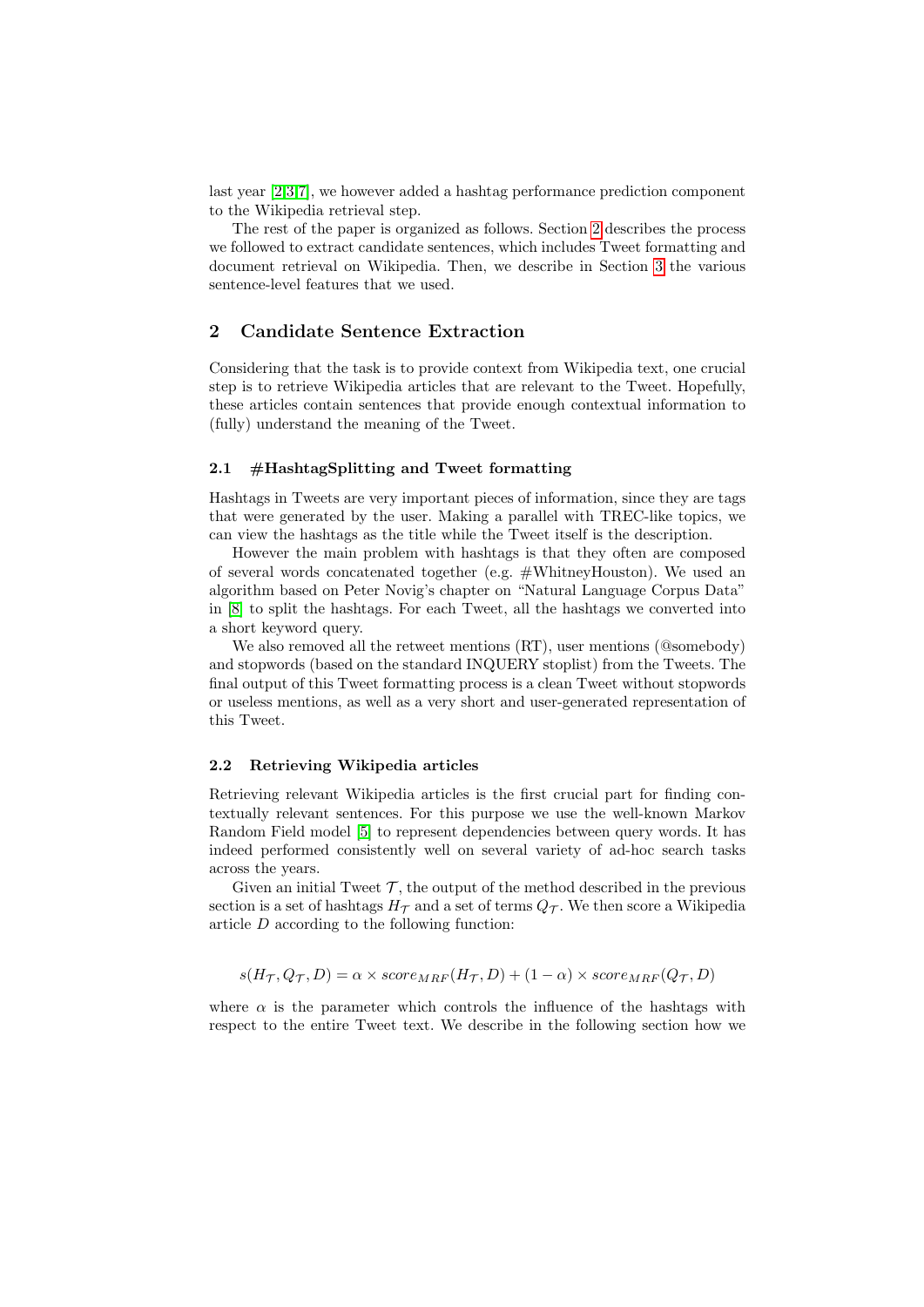set this parameter. We used the Sequential Dependence Model instantiation of MRF, which is defined as follows:

$$
score_{MRF}(Q, D) = \lambda_T \sum_{q \in Q} f_T(q, D)
$$

$$
+ \lambda_O \sum_{i=1}^{|Q|-1} f_O(q_i, q_{i+1}, D)
$$

$$
+ \lambda_U \sum_{i=1}^{|Q|-1} f_U(q_i, q_{i+1}, D)
$$

where the features weights are set according to the author's recommendation  $(\lambda_T = 0.85, \lambda_O = 0.1, \lambda_U = 0.05)$ .  $f_T$ ,  $f_O$  and  $f_U$  are the log maximum likelihood estimates of query terms in document  $D$ , computed over the target collection with a Dirichlet smoothing  $(\mu = 2500)$ .

#### 2.3 Hashtags performance prediction

The importance of hashtags is also contextual. Since they can sometimes be noise rather than useful pieces of information, we need an automatic way of setting a varying  $\alpha$  for each Tweet. We thus rely on a well-known pre-retrieval query performance predictor: the clarity score [\[1\]](#page-6-5). This score being actually the Kullback-Leibler divergence between the hashtags language model and the background Wikipedia collection language model, it is formally defined as:

$$
\alpha = \sum_{w \in V} P(w|H_{\mathcal{T}}) \frac{P(w|H_{\mathcal{T}})}{P(w|\mathcal{C})}
$$

where  $V$  is the vocabulary. The hashtags language model is estimated through pseudo-relevant feedback:

$$
P(w|H_{\mathcal{T}}) = \sum_{D \in R} P(w|D)P(D|H_{\mathcal{T}})
$$

The set R of pseudo-relevant documents is composed of the top 5 ranked Wikipedia articles for a the  $H<sub>T</sub>$  query. Then  $\alpha$  achieves higher values when documents of R are homogeneous and different from the background documents of the collection. This parameter thus allows us to predict if hashtags are discriminative, and to weigh their importance in the query accordingly.

## <span id="page-2-0"></span>3 Sentence scoring

From the ranked list of Wikipedia articles, we only consider the top 5 articles as relevant. The underlying assumption is that a Tweet may discuss only a very limited amount of topics, due to the 140 characters limit. Since encyclopedic topics are very well delimited between Wikipedia articles, we think that 5 articles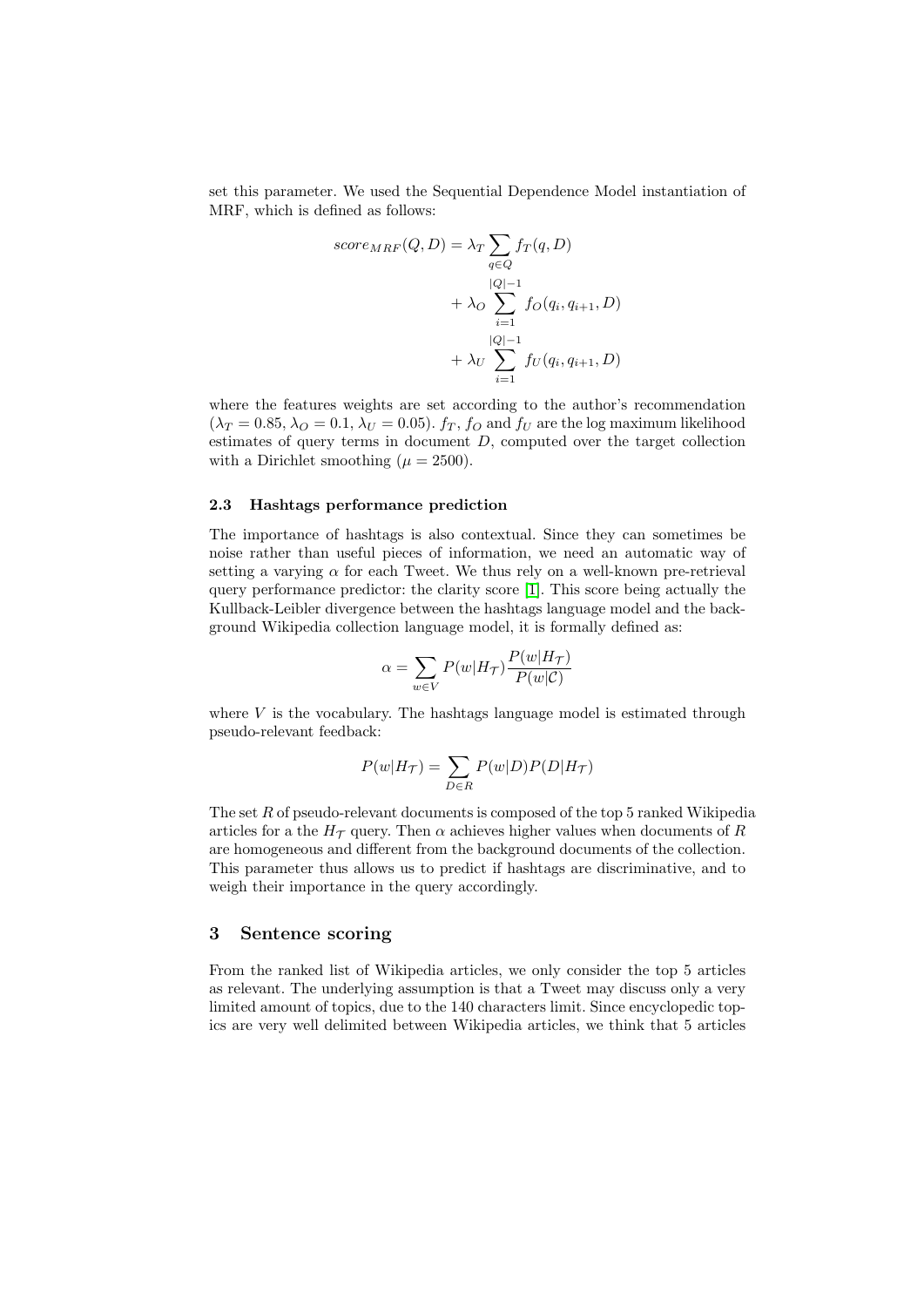is a reasonable number allowing us to avoid topic drift while hopefully providing a comprehensive coverage of the Tweet's topics. After selecting the 5 best ranked Wikipedia articles with respect to a Tweet  $\mathcal{T}$ , the next step is sentence segmentation. Each article is divided into sentences using the  $n$ lt $k<sup>1</sup>$  $k<sup>1</sup>$  $k<sup>1</sup>$  toolkit. We describe in this section the various scoring methods we use to estimate their importance with respect to the Tweet's context.

#### 3.1 Sentence features

We computed several features for each candidate sentence in order to further rank them and produce the Tweet's context. There are four categories of features:

- centrality of the sentence within the Wikipedia article from which the sentence is extracted,
- relevance of the sentence with respect to the Tweet (also including hashtags),
- relevance of the sentence with respect to an URL embedded in the Tweet,
- relevance of the Wikipedia article from which the sentence is extracted.

All the computed features use cleansed versions of sentences and Tweets. We remove stopwords and stem remaining words using the standard Porter stemming algorithm.

Sentence centrality The importance of a sentence within the document where it appears is estimated using the TextRank [\[6\]](#page-6-6) algorithm.

Sentence relevance regarding the Tweet We compute the word overlap and the cosine similarity between the candidate sentence and the entire Tweet, and also between the candidate sentence and the hashtags alone.

Sentence relevance regarding the URL Tweets sometimes provide link to external web pages which generally contain a lot of contextual information. Organizers consider these web pages as the "answer" of the question asked by the Tweet. This is why using these web pages (even automatically) is considered as a manual run in the Tweet Contextualization track. Considering it worked very well for us last year, we still computed some features using the text of these web pages. More specifically, we compute the word overlap and the cosine similarity between the candidate sentence and the entire text of the linked page, as well as with the title of the web page.

Wikipedia article relevance The articles from which candidate sentences are extracted contain different contextual information and thus have different importance. Then, a sentence belonging to a high ranked document has a higher chance of being relevant. We use as feature the probability of the document from which the candidate sentence has been extracted.

<span id="page-3-0"></span> $^1$  <http://nltk.org/>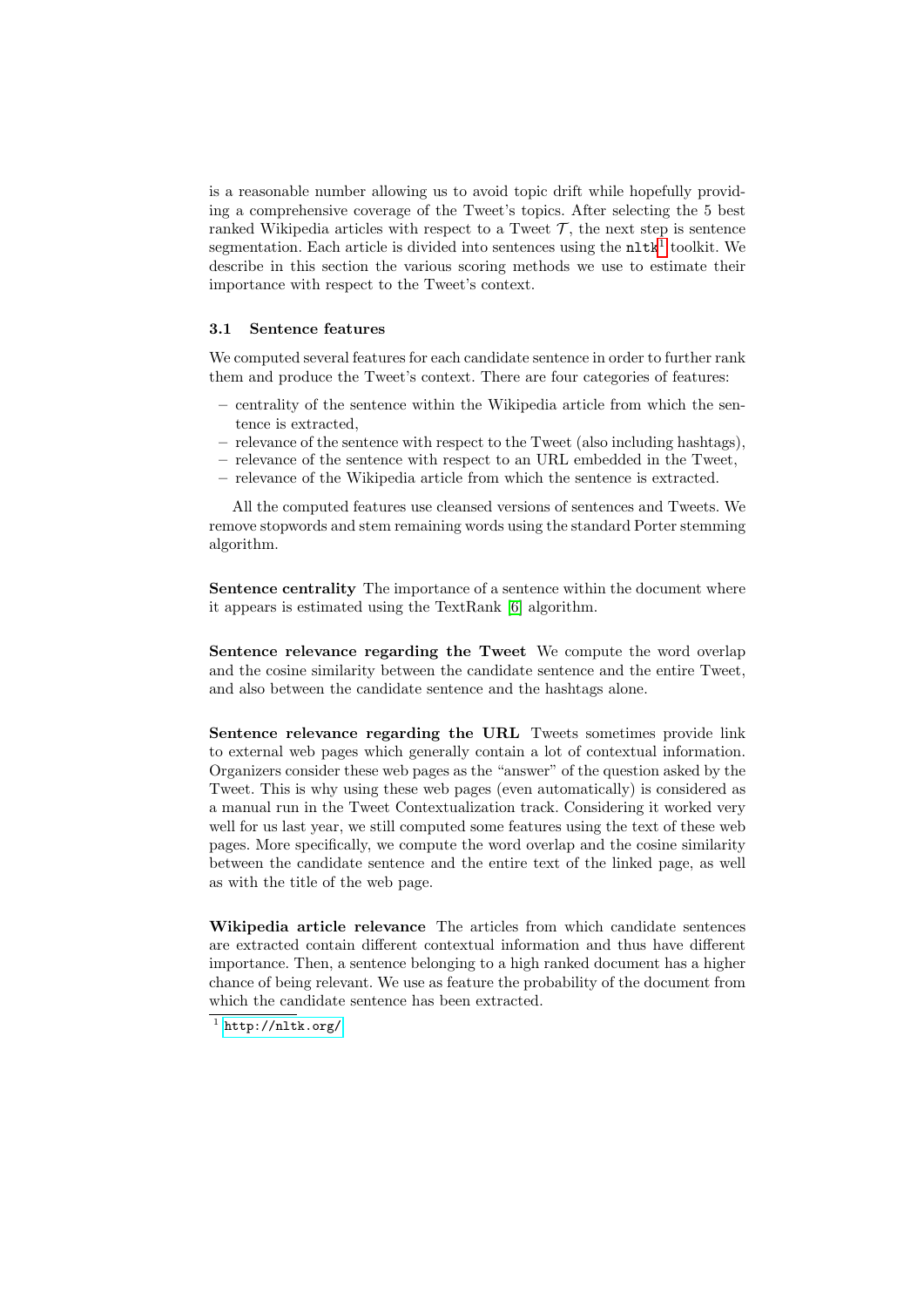Final score of a candidate sentence We compute the final importance score of each sentence as a weighted linear combination of the above features. The weights were learned using the 2012 data and are presented in Table [1.](#page-4-0)

| Feature Name   |                      | Value Significance |                 |  |
|----------------|----------------------|--------------------|-----------------|--|
| c <sub>1</sub> | TextRank             | 8.996              | $p < 2^{-16}$   |  |
| c2             | <b>Overlap Tweet</b> | 2.496              | $p = 2.38^{-6}$ |  |
| c3             | <b>Cosine Tweet</b>  | 5.849              | $p = 4^{-15}$   |  |
| c4             | Overlap hashtags     | $-2.051$           | $p = 0.1368$    |  |
| c5             | Cosine hashtags      | 0.671              | $p = 0.3074$    |  |
| с6             | Overlap title URL    | 1.373              | $p = 0.2719$    |  |
| c7             | Cosine title URL     | 0.788              | $p = 0.6287$    |  |
| c8             | Overlap text URL     | 0.543              | $p = 0.4337$    |  |
| c9             | Cosine text URL      | 10.374             | $p = 0.0195$    |  |
| c10            | Document score       | 0.782              | $p < 2^{-16}$   |  |

<span id="page-4-0"></span>Table 1. Feature weights used for our 2013 runs, learned on the 2012 available data.

After every sentence has been attributed a score, they are ordered and the top-ranked sentences are selected to form context (within the limit of 500 words). If two sentences are extracted from the same document, we keep their original order to improve readability and coherence.

# 4 Runs

We submitted three different runs this year, which we describe in this section.

 $LIA$ -title-only-notrain This first run only uses features  $c2$ ,  $c3$  and  $c10$  without using the trained weights. Sentences of the context are thus ordered using their linear combination of three features.

LIA-all-notrain For this run we use all features described in the previous section without using the trained weights.

LIA-all-train Finally, this runs uses all features combined with the weights from Table [1.](#page-4-0)

# 5 Official Results

We report in Table [2](#page-5-0) the official results released by the organizers of the 10 best performing systems. The evaluation measure computes divergences [\[7\]](#page-6-2), hence lower scores are better. We see that our approach performed very well and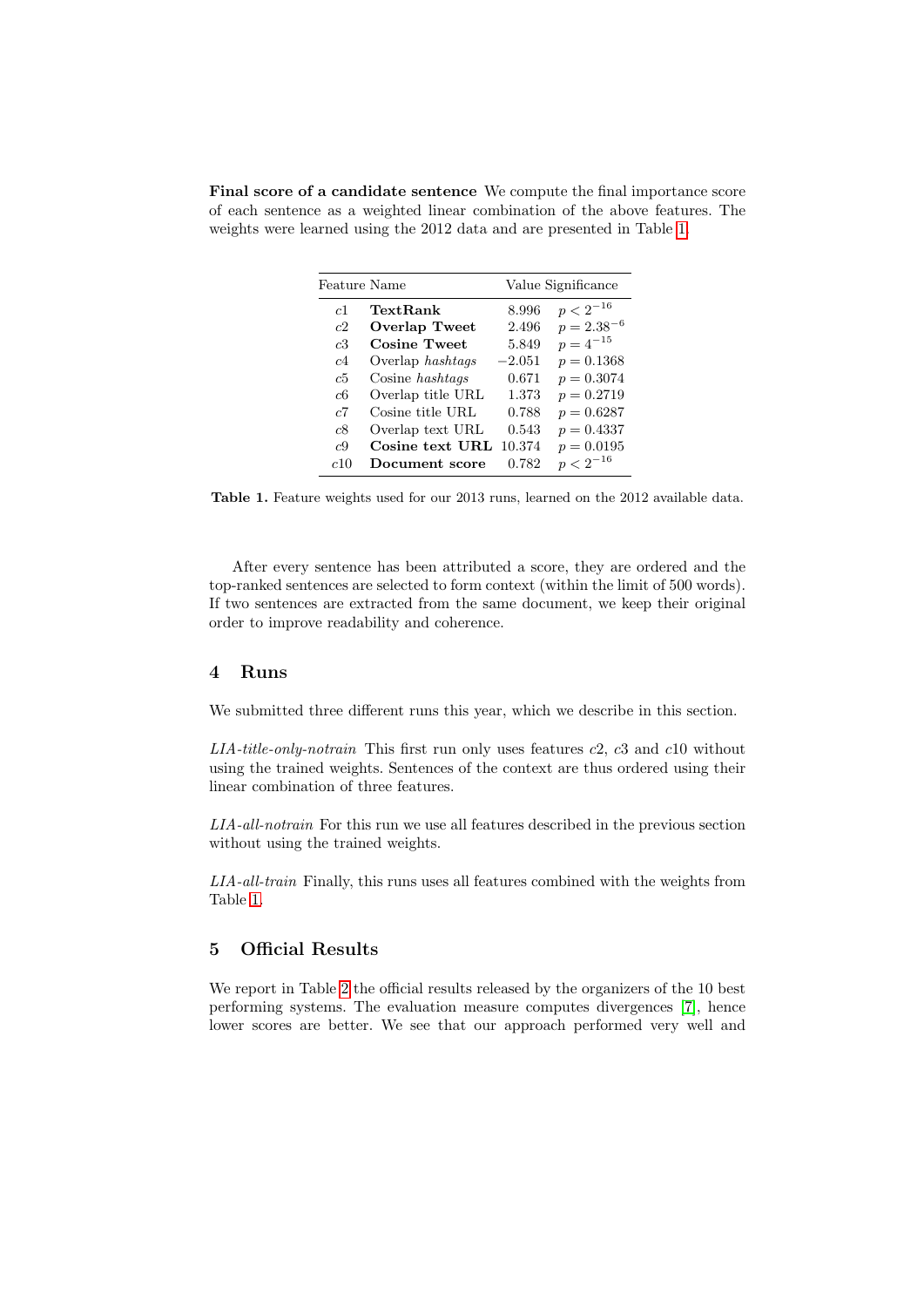| Run                             | All.skip All.bi All.uni |  |
|---------------------------------|-------------------------|--|
| $LIA$ -all-notrain <sup>*</sup> | 0.8861 0.881 0.782      |  |
| $LIA$ -title-only-notrain       | 0.8943 0.8908 0.7939    |  |
| 275                             | 0.8969 0.8924 0.8061    |  |
| 273                             | 0.8973 0.8921 0.8004    |  |
| 274                             | 0.8974 0.8922 0.8009    |  |
| $LIA$ -all-train*               | 0.8998 0.8969 0.7987    |  |
| 254                             | 0.9242 0.9229 0.8331    |  |
| 276                             | 0.9301 0.927 0.8169     |  |
| 270                             | 0.9397 0.9365 0.8481    |  |
| 267                             | 0.9468 0.9444 0.8838    |  |

<span id="page-5-0"></span>Table 2. Official informativeness results of the 2013 Tweet Contextualization track (top 10 best performing systems). Starred runs are manual runs.

achieved the best results of the track. Although our best performing run was tagged as manual, we did not manually intervene at any time in our contextualization process.

In Table [3](#page-5-1) are reported the readability results of the top 10 best systems. Although our best informative run does not achieve the best readability results, we see that it is very close to the run 275. It also produces the less redundant contexts overall. We however do not clearly understand why our three runs achieve such different readability results since the context generation process is the same. We can for example hypothesize from Table [2](#page-5-0) that the contexts which  $LIA$ -titleonly-notrain outputs are very similar to those of LIA-all-notrain. Then what could explain such a huge readability difference between the two (very similar) approaches? We think that these problems are worth further investigation.

| Run                       |         |         | Mean Average Relevancy Non redundancy Soundness Syntax |               |                 |
|---------------------------|---------|---------|--------------------------------------------------------|---------------|-----------------|
| 275                       | 72.44%  | 76.64%  | 67.30%                                                 | 74.52% 75.50% |                 |
| $LIA$ -all-notrain        | 72.13\% | 74.24\% | $71.98\%$                                              |               | 70.78\%73.62\%  |
| 274                       | 71.71\% | 74.66%  | 68.84\%                                                |               | 71.78\%74.50\%  |
| 273                       | 71.35%  | 75.52%  | 67.88%                                                 |               | 71.20\% 74.96\% |
| $LIA$ -all-train          | 69.54\% | 72.18\% | 65.48\%                                                |               | 70.96\%72.18\%  |
| 254                       | 67.46\% | 73.30\% | 61.52\%                                                |               | 68.94\% 71.92\% |
| $LIA$ -title-only-notrain | 65.97%  | 68.36\% | 64.52\%                                                |               | 66.04\% 67.34\% |
| 276                       | 49.72\% | 52.08%  | 45.84\%                                                | 51.24\%       | 52.08%          |
| 267                       | 46.72\% | 50.54\% | 40.90\%                                                | 49.56%        | 49.70\%         |
| 270                       | 44.17%  | 46.84\% | 41.20\%                                                | 45.30\%       | 46.00%          |

<span id="page-5-1"></span>Table 3. Official readability results of the 2013 Tweet Contextualization track (top 10 best performing systems).